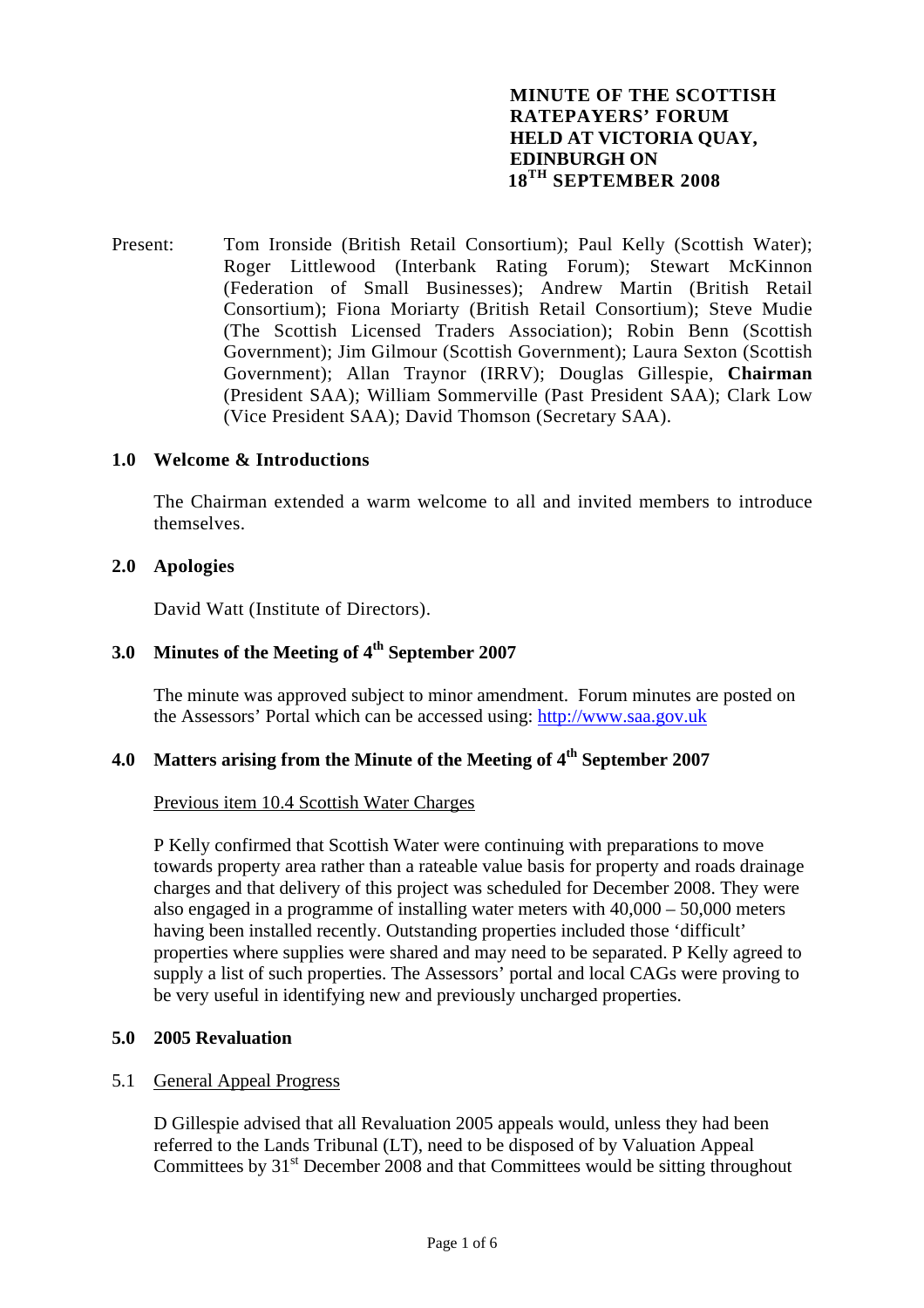the autumn/early winter to ensure that was the case. A number of appeals had been referred to the LT, whilst other applications to the LT had been refused by Committees. Appeals against such refusals had been submitted in a number of cases. Where appeals were refused by the LT the cases would be passed back to VACs for disposal within 6 months of the date of referral back.

Categories of subjects which had been subject to referrals included Mobile Telecommunications subjects, some Public Houses, Large Industrial Subjects, the Water and Gas Utilities and Healthcare subjects. Despite the referrals, it was likely that a number of these categories would be dealt with by ongoing negotiations and would not require formal hearings.

The majority of 'bulk class' subject appeals had been disposed of with little recourse to litigation.

## 5.2 Issues Arising

S Mudie reported concerns amongst licensed traders that their appeals seemed to be 'shelved' until towards the end of the appeal cycle. The SAA representatives advised that it had become the 'norm' for Committees to deal with general class subjects in the early stages of the appeal cycle but this was something which could be looked at for 2010. In the meantime, traders should be aware that they can approach assessors at any stage to discuss appeals and that they can make a request to VAC Secretaries to have their cases heard. The SAA did caution however that unrepresented traders might be best advised to wait until any professional challenges to schemes of valuation had been dealt with before proceeding with their appeals. There were also capacity issues to be considered as it would be impossible for either assessors' staff or rating agents to deal with all appeals at once.

It response to a question it was confirmed that the administration of appeal hearings is ultimately a matter for VAC Secretaries but attempts had been made to agree scheduling of appeals in consultation with rating agents following the 2005 Revaluation. This had been only partially successful and it was agreed that the SAA would reconsider their approach for 2010.

## **6.0 2005 Update Issues**

## 6.1 Smoking Ban

S Mudie reported on the effects of the smoking ban on the licensed trade in general. Trade had been lost and where businesses had benefited from replacement trade it had been insufficient to make up the shortfall. He advised that a significant number of properties had closed since the ban and that a number did not intend to renew their licenses.

The SAA reported that the number of appeals received as a result of the ban from licensed properties had been lower than expected and that appeals were being disposed of. They did accept that Bingo Halls had suffered as result of the ban and advised that appeals in respect of the effect of the ban would be dealt with once the 2005 Revaluation base line had been established.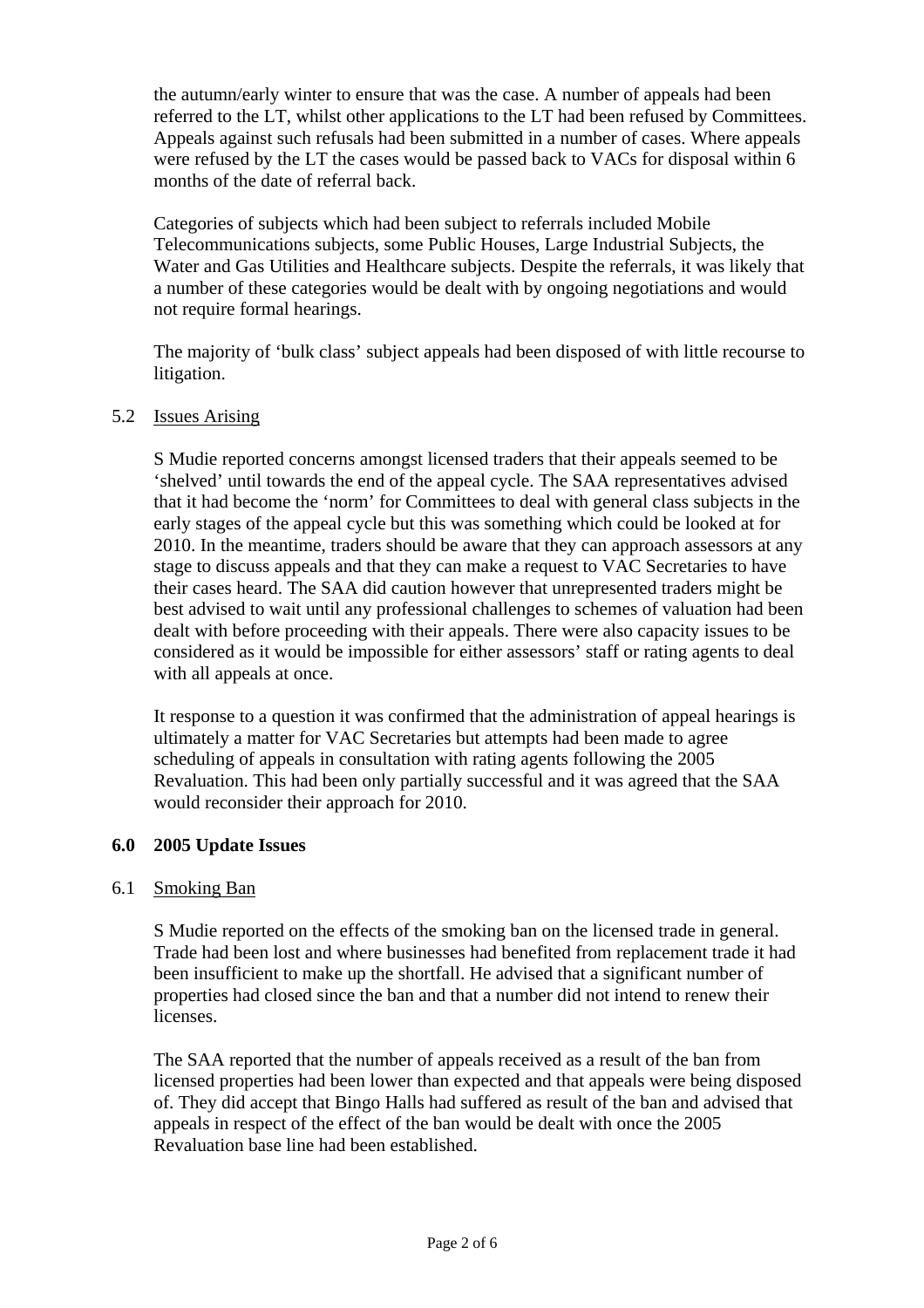# 6.2 Annual Returns for Public Houses

The SAA sought the licensed trade's co-operation in completing these returns. The development of the valuation schemes and accuracy of valuations at the 2010 Revaluation were dependent on complete returns.

## 6.3 Other Revaluation 2005 Issues

### 6.3.1 Revaluation Appeal Statistics

In response to a query regarding the ratios of 2005 Revaluation appeals withdrawn, settled etc, the Scottish Government confirmed that they would be happy to provide the statistics ingathered by them. The SAA would try to break this down by subject type if that were required. In the meantime it was estimated that  $~60\%$  of appeals had been withdrawn to date, though that percentage was likely to fall towards the end of the cycle. It was also noted that the number of appeals received had fallen at the 2000 and 2005 Revaluations. R Messenger suggested that such statistics indicated that there must be better ways of completing the process and he proposed prior-agreement of values.

#### 6.3.2 Effect of Public Works on Rateable Value

In light of the proposed NAV/RV adjustments to affected retail properties during the tram installation works in Edinburgh, A Traynor sought clarification on the SAA's policy on making adjustments to value for such temporary nuisances. D Gillespie confirmed that this was a matter on which the SAA could not formulate a policy as any allowances would need to be considered in light of the facts and circumstances in each case and, in particular, the character of the works and the length of time any/each property was affected by them. It was reported anecdotally that landlords in Edinburgh had, in fact, reduced rents in some cases where there were works being carried out substantiating the action proposed by the Lothian Assessor in what were understood to be extreme circumstances.

The SAA representatives were unable to confirm if such allowances would be applied to other subject types, such as licensed properties, but agreed to confirm the situation and report back.

(It was subsequently confirmed to The SLTA that affected public houses in Edinburgh would benefit from temporary reductions to Rateable Values.)

# **7.0 2010 Revaluation**

# 7.1 General Timetable

The SAA confirmed that their timetable was to provide final values to the Scottish Government by August 2009. Values would be made available on the Assessors' Portal from October/November 2009 to coincide with the announcement of the rate poundage(s) and any schemes of relief. Revaluation notices would be issued to all ratepayers in early 2010. A Traynor confirmed that bills were issued during April.

L Sexton confirmed that the package to be announced in October/November 2009 would include all reliefs and that the Scottish Government were working on a 'rates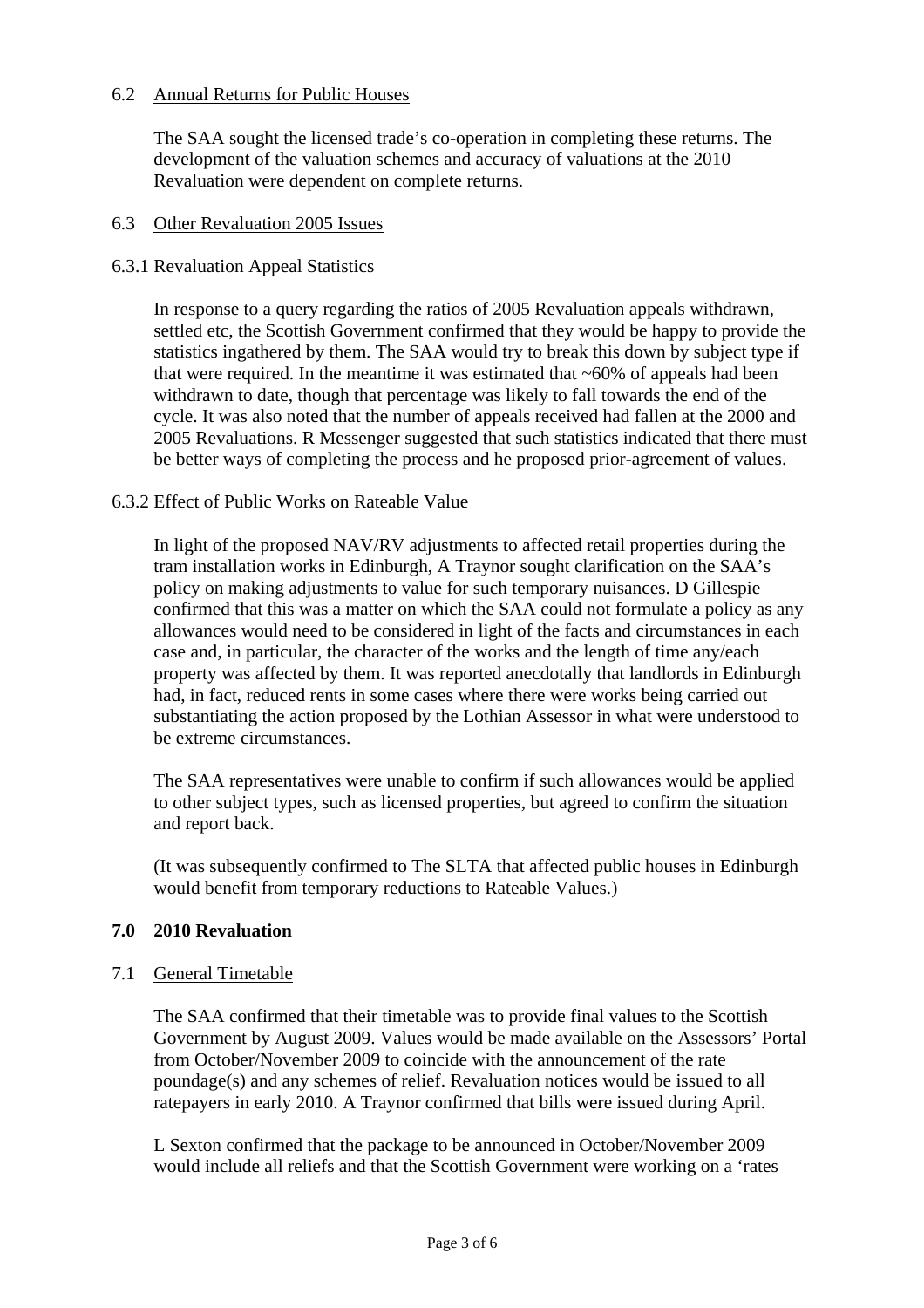calculator' which would be made available at that time. In response to questions on the relief schemes which were likely to be available, she advised that such decisions had not been made and that they were dependant upon the outcomes of the general spending review due in autumn 2009. She did however, reaffirm the existing Scottish ministerial commitment not to increase the rate poundage in Scotland above that in England for the currency of this Scottish Parliament and the current priority to reduce the tax burden on small businesses through the Small Business Bonus Scheme. The former commitment effectively tied the timetable to that in England where the rate poundage would not be announced until after the September 2009 RPI was published.

The ratepayers' representatives reiterated the need to have as much information as possible as early as possible to allow them to plan financially. A Traynor also confirmed the need for finance departments and their system suppliers to know the terms of any relief schemes well in advance to allow schemes to be implemented timeously. L Sexton confirmed that the Scottish Government would make every effort to keep all parties advised of progress in these regards. A Martin was keen that indications of intention should precede any formal announcement as significant changes to rating liabilities would have a large effect on business planning. These concerns were noted.

In relation to the process of Revaluation itself, the SAA confirmed its commitment to harmonisation of values with England and Wales and would make every effort to avoid cross-border anomalies. They would be discussing approaches to valuation with their colleagues in the VOA in England as well as rating agents who were aware of practice in both countries. In response to a request from S Mudie, the SAA agreed to include the SLTA in discussion of the valuation schemes being developed for licensed properties.

## 7.2 Information Gathering

 The SAA advised that the collection of rental and other information was well under way and D Gillespie invited the co-operation of all members and their partner associations through this part of the process. Accurate valuations were dependent upon full information, including 'hidden' incentives etc. The SAA accepted that the process could be onerous on ratepayers and their agents and advised that they had made a variety of mechanisms available for submission of information. Bulk supply of rental information could be facilitated and F Moriarty advised that she was willing to encourage her members to engage in such initiatives. Rental Questionnaires were available at the portal for individuals who preferred that method of return.

 Licensed trade operators who had been making annual returns would only have to provide their most recent trade figures, but where gaps existed in the information held by Assessors, previous years' data would also be requested.

 F Moriarty advised that her members had not reported any particular problems with completing forms issued but A Martin emphasised the need for a contact name to be provided on them.

 In relation to cost questionnaires, it was noted that that the forms ask for a lot of detailed information but D Gillespie reiterated that the forms had been designed to mimic the cost splits which were understood to be the norm in the construction industry.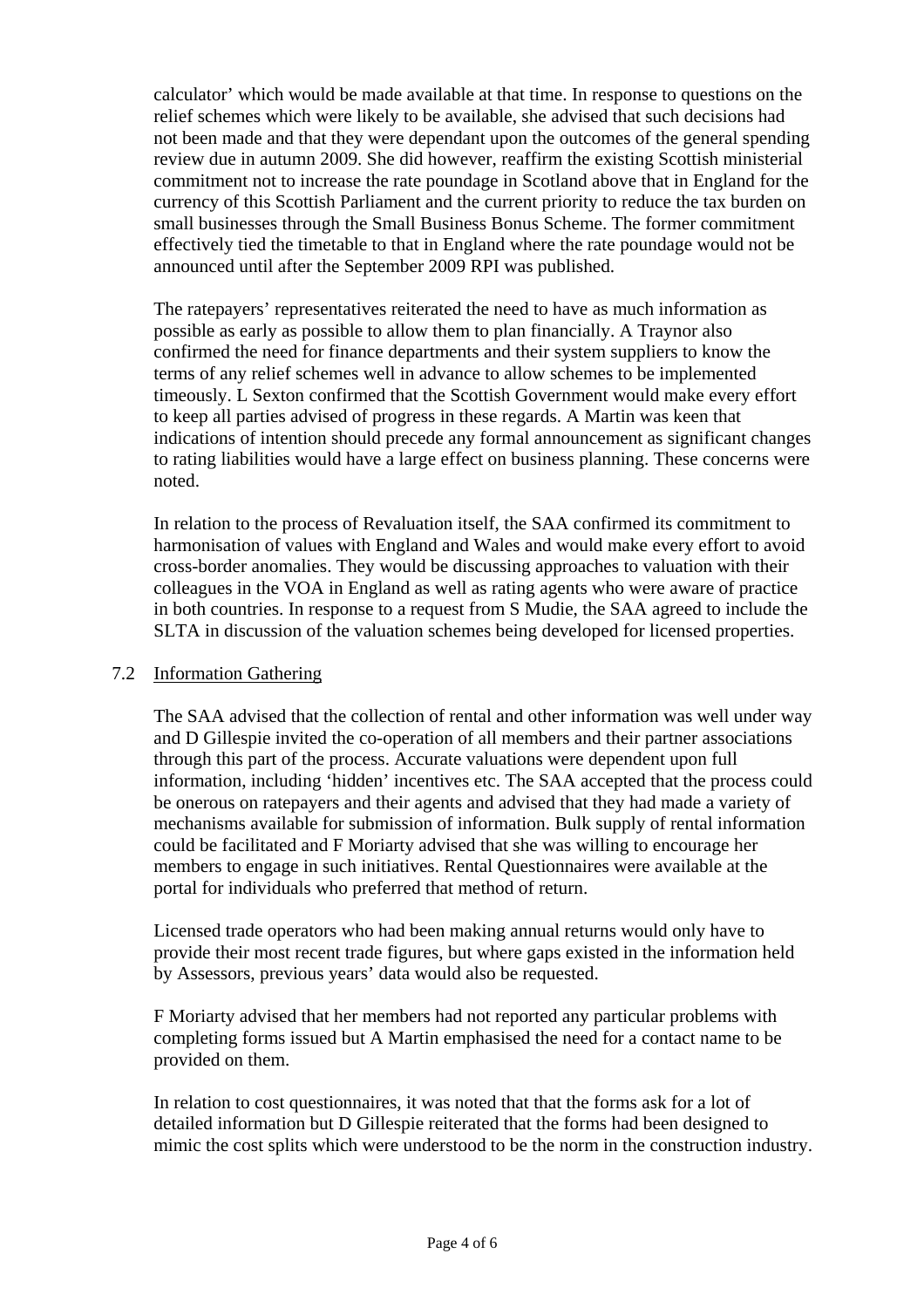A pilot scheme to provide rents in bulk via the portal was likely to be built on for the future but D Thomson reported that initial matching of addresses and data extract fields had proved to be resource intensive and that Assessors had yet to review the pilot outcomes report. The SAA agreed to reflect on the suggestion to incentivise ratepayers to become involved in this scheme.

# 7.3 Prior Agreement of Schemes

 D Gillespie reported that the SAA was engaged in prior agreement at a variety of levels, though they were aware of the commercial sensitivities in the involvement and instruction of professional rating agents. It was hoped, however, that final values, rates to be applied and or broad valuation principles could be agreed across a variety of sectors.

 R Littlewood endorsed the benefits of co-operation in advance of the revaluation and confirmed that the IBRF would be appointing an agent with the intention of preagreeing valuation schemes.

 F Moriarty advised that she would advise the Consortium's members that direct contact with the SAA was an option and it was agreed that The SLTA would be invited to attend meetings to address the development of valuation schemes for licensed properties.

# 7.4 Summary Valuations

 The SAA confirmed their intention to make summary valuations available on the SAA web portal for bulk category subjects.

## **8.0 BIDS**

J Gilmour reported that 5 of the original 6 applicants' schemes were under way and that one in Glasgow would move to a ballot in November. With up to £15,000 of start-up funding available, a number of 'second generation' BIDs with local authority support were now being developed. The Bid Scotland web site (**[www.bids-scotland.com](http://www.bids-scotland.com/))** was a good source of information. Most BIDs were related to town centres but some were in respect of business parks, and there was a move towards more rural/tourism focused schemes.

It was understood that a conference on the subject of town centres to be held in Stirling University on  $19<sup>th</sup>$  November would be pertinent.

R Messenger advised that an accreditation scheme had been devised which provided assistance in identifying the operational requirements of a BID scheme. Thanks were relayed to the Assessor in Grampian for information which had been provided in the preparation of an application in Aberdeen. The 'Essential Edinburgh' scheme had changed governance but was continuing and a scheme in Inverness had pulled together previously disparate organisations.